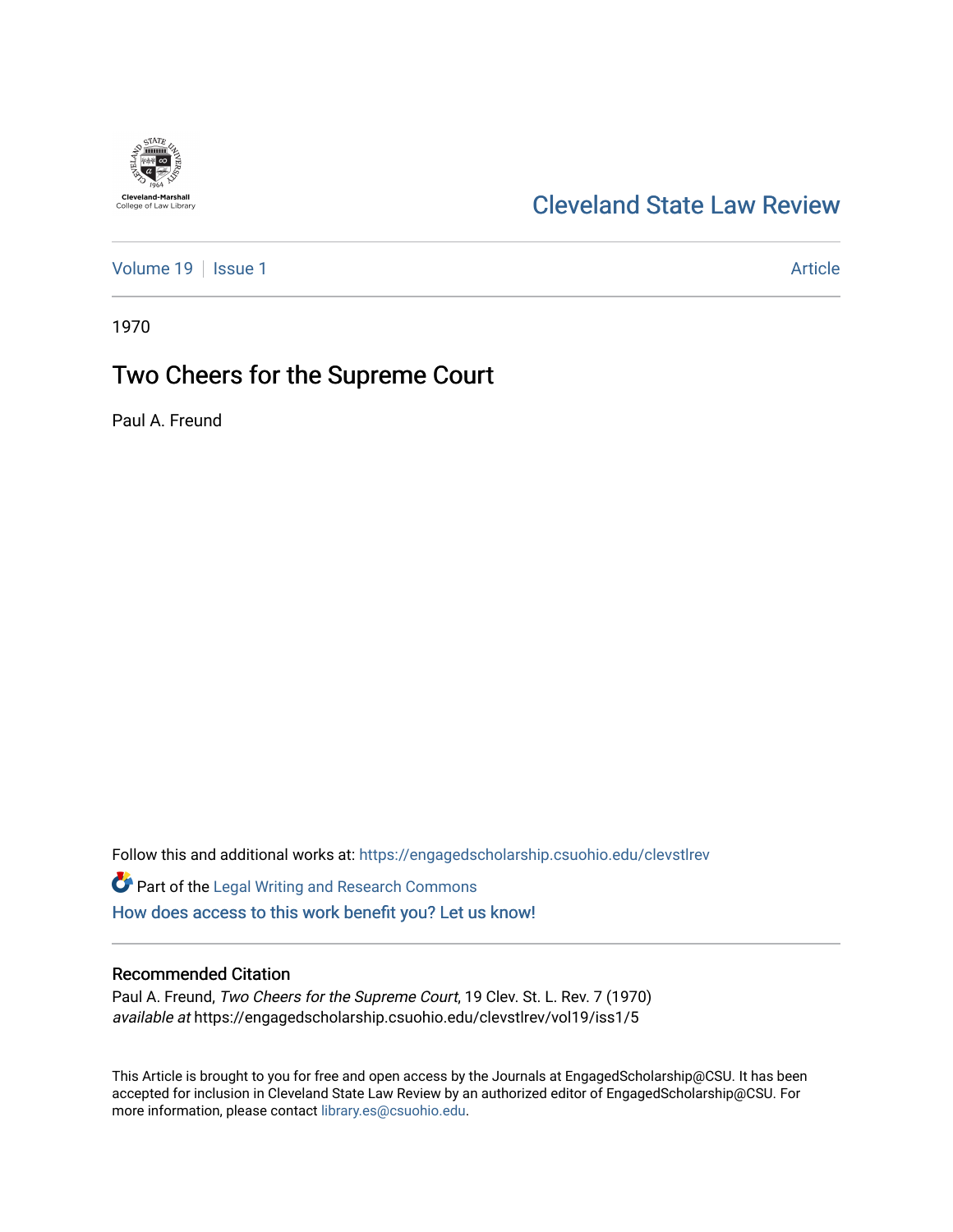*Editor's Note:* The following is a speech delivered by Prof. Paul A. Freund of Harvard University Law School to the society of SCRIBES in Dallas, Texas, August, 1969. The occasion was the presentation of the 1969 SCRIBES award for the best book written for laymen as well as lawyers, to Prof. Freund for his book *On Law and Justice* (Harvard University Press, 1968). While its is not usually the policy of the *Cleveland State Law Review* to publish speeches, the Editors feel that this commentary, by so eminent an authority as Prof. Freund, is of such interest that it should certainly receive the widest possible circulation.

## *Two Cheers For the Supreme Court*

#### *Paul* **A.** *Freund\**

MR. WOLKIN, MR. OLECK, **LADIES** AND **GENTLEMEN:**

There are two ways of responding to this kind of an introduction. There is the Yale way and the Harvard way. The Yale method was exemplified **by** Robert Hutchins when he was Dean of the Yale Law School and was the victim of a similar occasion. When the introducer had concluded, Hutchins rose and said "Never have I heard praise more lavishly bestowed, more eloquently expressed, or more richly deserved!" The Harvard way was President Eliot's response when he said, "Flattery is not particularly harmful, so long as you don't inhale."

It occurs to me that since the prize is for a book on law aimed largely at laymen, the committee really ought to be composed of wives of SCRIBES members. For all I know it was in fact they who picked the book; certainly it was they for whom the book was written, and I am doubly proud that it is a book which in your judgment, at least, does have something to say to the non-professional.

To set your minds at rest let me say at once that I do accept this award and I do so with a very full heart. There is no kind of recognition that is more meaningful and more touching than that which comes from a group of one's peers. It is a little like a cordon bleu being awarded to a cook **by** a society of chefs. You people are connoisseurs of legal writing, and therefore this award has a meaning and significance beyond the ordinary.

In Justice Holmes' words on a similar occasion, "Despite all I know to the disadvantage of the subject, it makes me very proud."

I am reminded too of the story of Dr. Samuel Johnson, who was summoned **by** King George III to an audience with the King. He was

<sup>\*</sup> Prof. of Law, Harvard University School of Law; Fellow at the Center For **Ad**vanced Study In The Behavioral Sciences, Stanford, California, **1969-70.**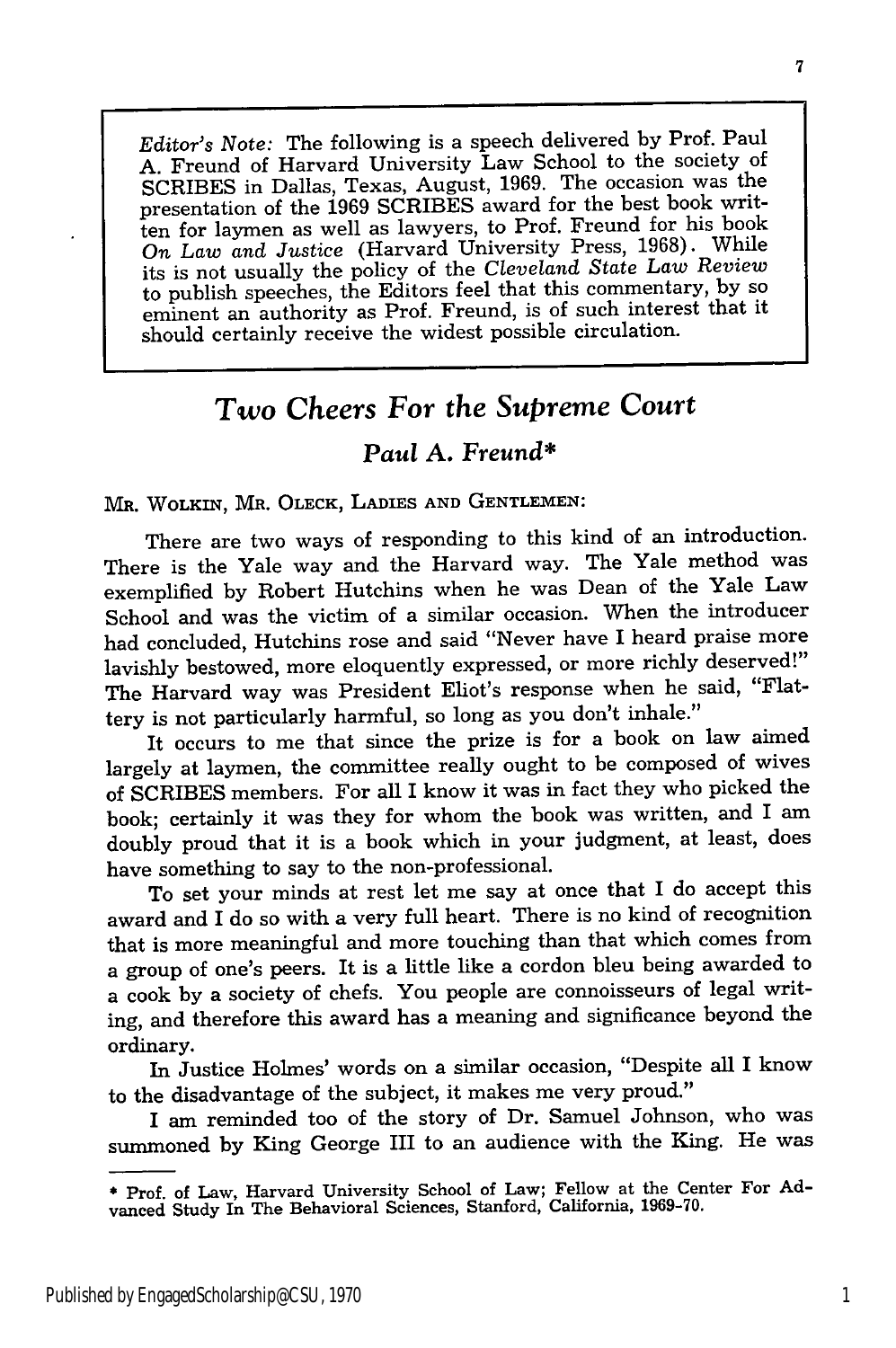with the King about a half hour and when he emerged he joined his wife, who asked very excitedly, What did you talk about, and Dr. Johnson replied, "Why, the King said that he greatly admired my writings." And Mrs. Johnson said, "Well, didn't you protest a bit at that?" To which Dr. Johnson retorted, "Why no, my dear, who am I to bandy words with my sovereign?" So I will leave it at that.

I hope you are not expecting tonight a major policy address or disquisition on the Supreme Court of the United States. There is something in this book on that subject, though it risks becoming outdated as the months go by.

I suppose the attitude in this book toward the Court over the past fifteen or twenty years might be described as "two cheers for the Court." I do think that some of the criticism directed at the Court is quite misconceived. I don't now speak of the mindless kind of abuse leveled at the Court, but more thoughtful criticism. Even that I think is often misconceived in several respects.

For one thing, it is sometimes charged that this Court has abruptly changed the course of constitutional development. It has been an innovating court to be sure, but it has seemed to me that if there was a watershed in the evolution of constitutional doctrine in the area of the Bill of Rights, the watershed emerged rather early in the 1930's in the Chief Justiceship of Charles Evans Hughes. You may remember that as late as the 1920's it had not been established that the 14th Amendment applied to criminal trials in a state court; nor had it been established that the 14th Amendment absorbed the guarantee of freedom of the press. It was only in the early 1930's that this quantum leap of doctrine took place. It was only in the 1930's that a coerced confession, a really garden variety of coerced confession in the state courts, was held to be a matter for review by the Supreme Court of the United States. It seems to me that that was the great bridge to the modern law of the Bill of Rights, and that further development was historically inevitable because in this field the Supreme Court is bound within limits to follow the moral climate of the period.

I know when my friend Judge Wyzanski, then a government lawyer, won an important case in the Supreme Court and received a note of congratulations from Judge Learned Hand, Wyzanski replied saying, "Thanks for your congratulations, but really the case was won by Mr. Zeitgeist, not by Mr. Wyzanski." And I think that remains true, though of course, when the Solicitor General (Dean Griswold) wins a case, he wins despite Mr. Zeitgeist, and all credit to him. But when he loses a case, it was won by Mr. Zeitgeist.

It is notable that there is no dissent any longer on the Supreme Court over these fundamental issues of whether the states are bound by the guarantees of freedom of assembly, freedom of press, freedom of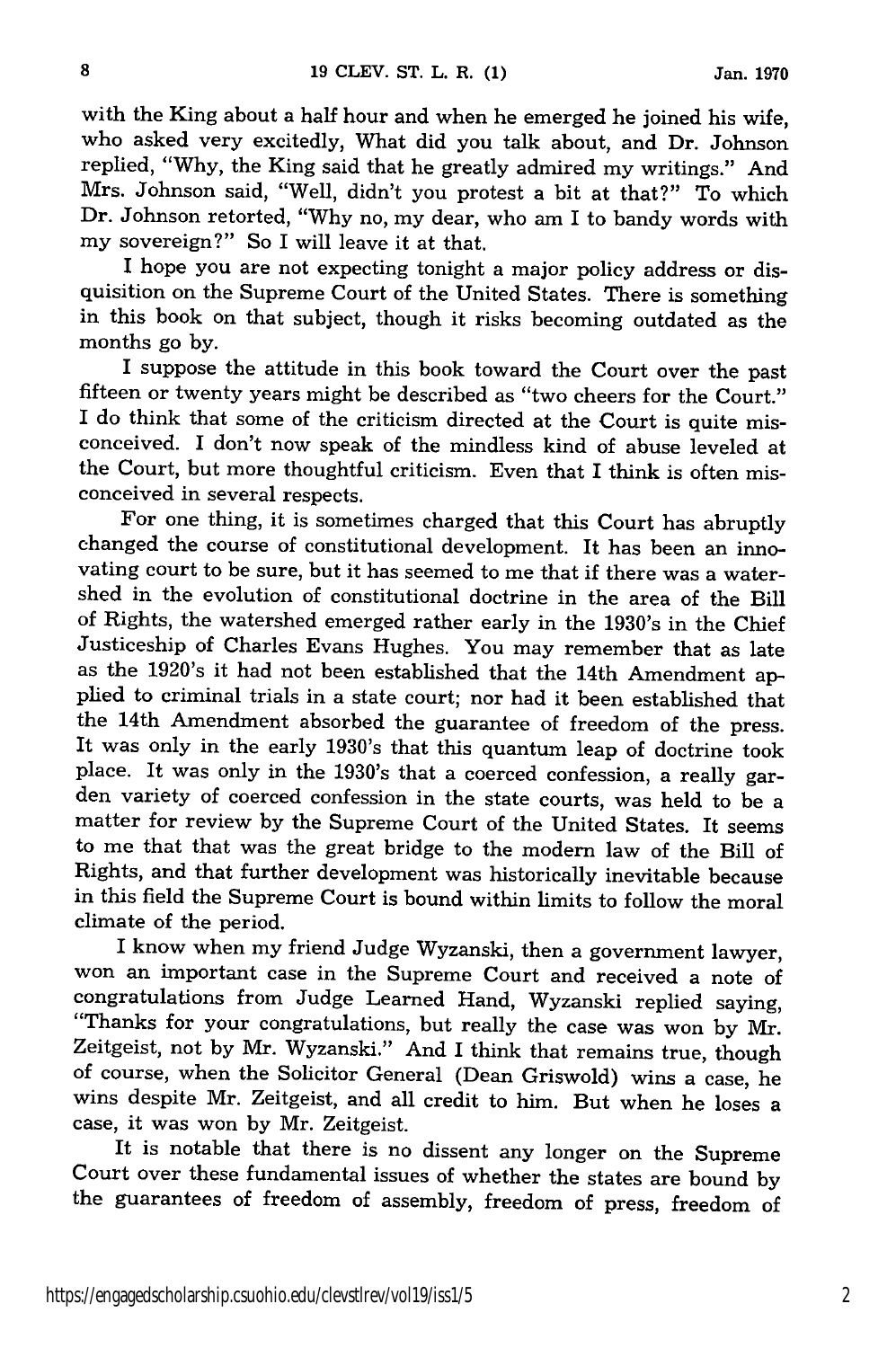speech, separation of church and state, or by the guarantees of criminal procedure. The differences now are over the application of these doctrines, and while the differences are often very sharp, I think we lose perspective if we magnify them to the exclusion of the very significant agreement which has been reached-an agreement which would have been thought remarkable forty years ago.

So I don't think, in the first place, that this Court can be said to have made an abrupt change in the application of the Bill of Rights. Nor has it done so in the special field of race relations. For fifteen years before the Court decided the school desegregation cases the Negro complainants had regularly won their Supreme Court cases involving education and transportation. It is true that the Court had not found it necessary to overrule the old separate but equal doctrine, but they had surely eroded it, and anyone reading opinions perceptively ought not to have been startled at the final overruling of *Plessey v. Ferguson.'* The development antedated the present Court. There were brave men before Agamemnon, and it helps a little to remember some recent history.

In the second place, it seems to me unfair to accuse this Court of the kind of judicial vetoes that liberals denounced in the 1920's. It is unfair, for example, to say that the avant-garde on this Court are simply McReynolds of the left doing the same things for the sake of their hearts' desire that McReynolds and Butler and Sutherland did a generation ago. That analysis overlooks a very significant difference. In those days the Court was overturning substantive legislative judgment on matters like price control and minimum wage laws, rent control, certificates of public convenience and necessity. Today, by and large, the judicial vetoes are in the area of process and procedure. I refer not to procedure in the narrow sense, although that is included, but in a large sense which would embrace, for example, access to the polls, access to the organs of public opinion, freedom of assembly, freedom of speech, freedom of the press.

On the face of it reapportionment, for example, and the doctrine of the *New York Times* case2 giving wide latitude to publications in the field of libel where public figures are involved, seem unrelated, and yet philosophically they are connected because they both refer to the maintenance of a free and uncluttered and untrammeled political process, whether it be through the suffrage or through the molding of public opinion. This it seems to me is a much clearer province for the court than that, say, of minimum wage or price regulations, for the reason that if we are going to give respect to the substantive product of the legislative branch, it does behoove us or behoove some organ to make sure that the legislative and political processes are kept open and uncorrupted.

**<sup>1 163</sup> U.S. 537,** 41 **L.Ed. 256, 16** S.Ct. **1138 (1896);** overruled in Brown v. Board of Education, 347 **U.S.** 483, **98 L.Ed. 873,** 74 S.Ct. **686** (1954).

<sup>2</sup> New York Times v. Sullivan, 376 U.S. 255, 11 L.Ed. 2d 686, 84 S.Ct. 710 (1964).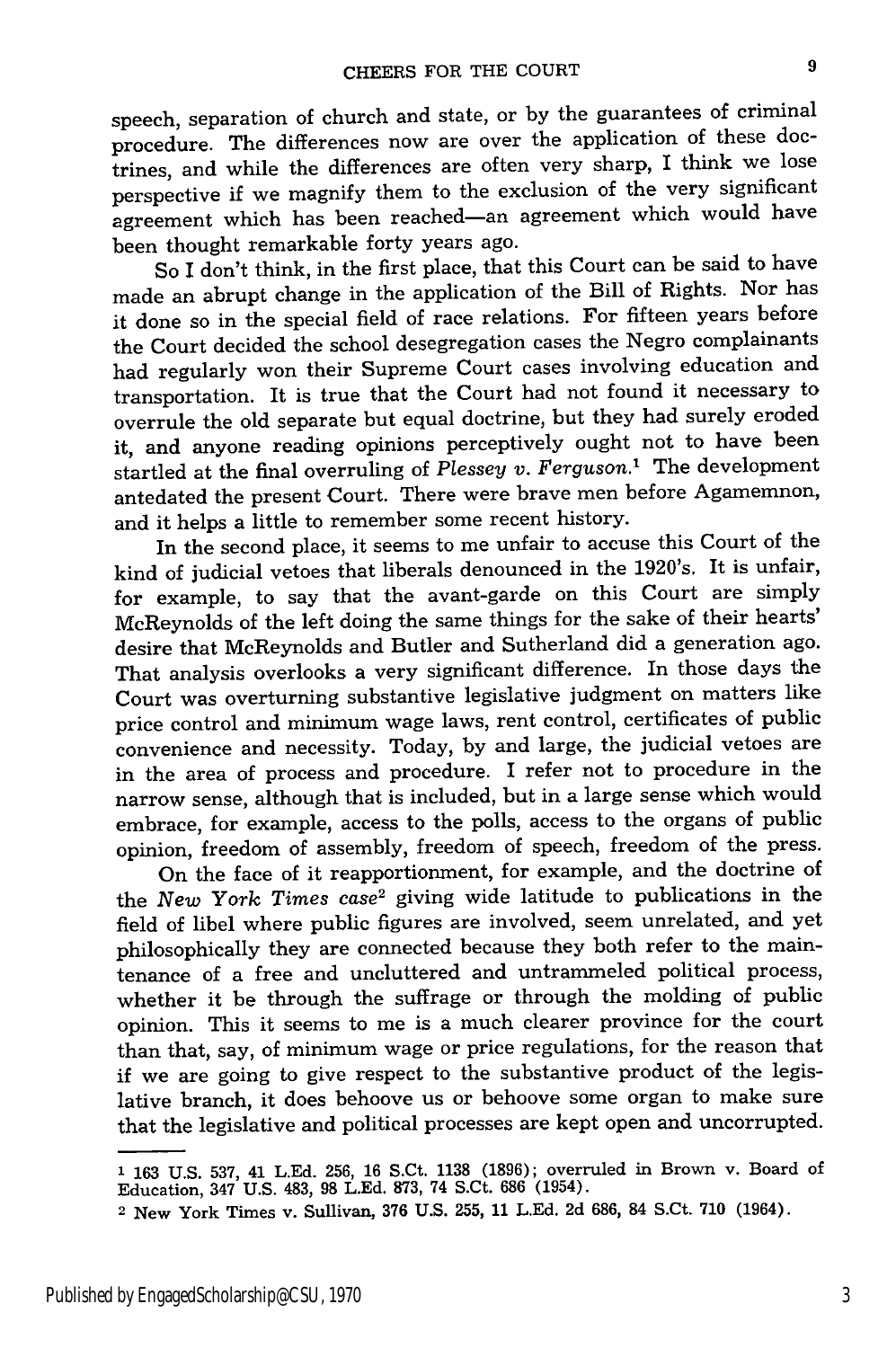This is basic. If they are kept open, then there is all the more reason to give a presumption of constitutionality to the legislative product. The Court's role in seeing that the processes are kept open is thus a more legitimate and compelling role than that of oversight of legislative judgment in other fields.

Having said that, and having given my "two cheers," I would have to add that not any more than any member of the Supreme Court itself do I agree with all of its decisions or even with the pace, and sometimes as it seems to me the single-mindedness, of its direction. It is like the little boy who said that he knew how to spell banana but didn't know when to stop. Or to quote a more respectable authority, Lord Acton said, "When you perceive a truth, look for the balancing truth."

I give "two cheers" for the reapportionment decision because I think it broke a built-in bias that only the court could break; but I am afraid I can't go along with the rather mechanical arithmetic equality which the Court is now insisting on and which seems to me a kind of delusive exactness, dealing rigidly with census figures which are ten years old anyway, dealing with districts in a way that invites gerrymandering, and ruling out any other kind of consideration like economic interests or political balance which seem to me quite relevant in judging the fairness of representation, or to put it technically, equal protection of the laws. True, trees do not vote and cows do not vote, as the Court told us. That is a profound insight, but cattlemen vote and foresters vote and fishermen vote and Republicans vote and Democrats vote, and it is unrealistic to pretend that voters cannot be characterized in those ways when the objective is equitable representation.

In the field of criminal procedure, I believe the Court's direction is right, is historically inevitable, and is in tune with the moral climate of the day. Again, possibly because of the style of some of the opinions, decisions have had an absolutist flavor that was either not intended or if intended, deeply unfortunate. I am not sure that the guidelines in the *Miranda case<sup>3</sup>* are ideal; I think that they are better than none at allbetter than what we did have, but I am not sure that the proffer of counsel is clearly the most effective safeguard of voluntariness in answering questions, where a suspect may be suspicious of court-appointed counsel or may not really understand the warning. I am not sure it is necessarily better than rules that would put a time limit on questioning and that would require video taping of the process or confirmation before a Magistrate. In other words, I am not sure that the time for experimen- tation in this area is passed. The opinion in *Miranda4* did indicate that other effective means would be acceptable, but those passages were buried under what seemed to be rather doctrinaire guidelines. I think

**<sup>3</sup>**Miranda v. Arizona, 384 **U.S.** 436, **11 L.Ed. 2d** 694, **86** S.Ct. **1602 (1966).**

**<sup>4</sup>** *Ibid.*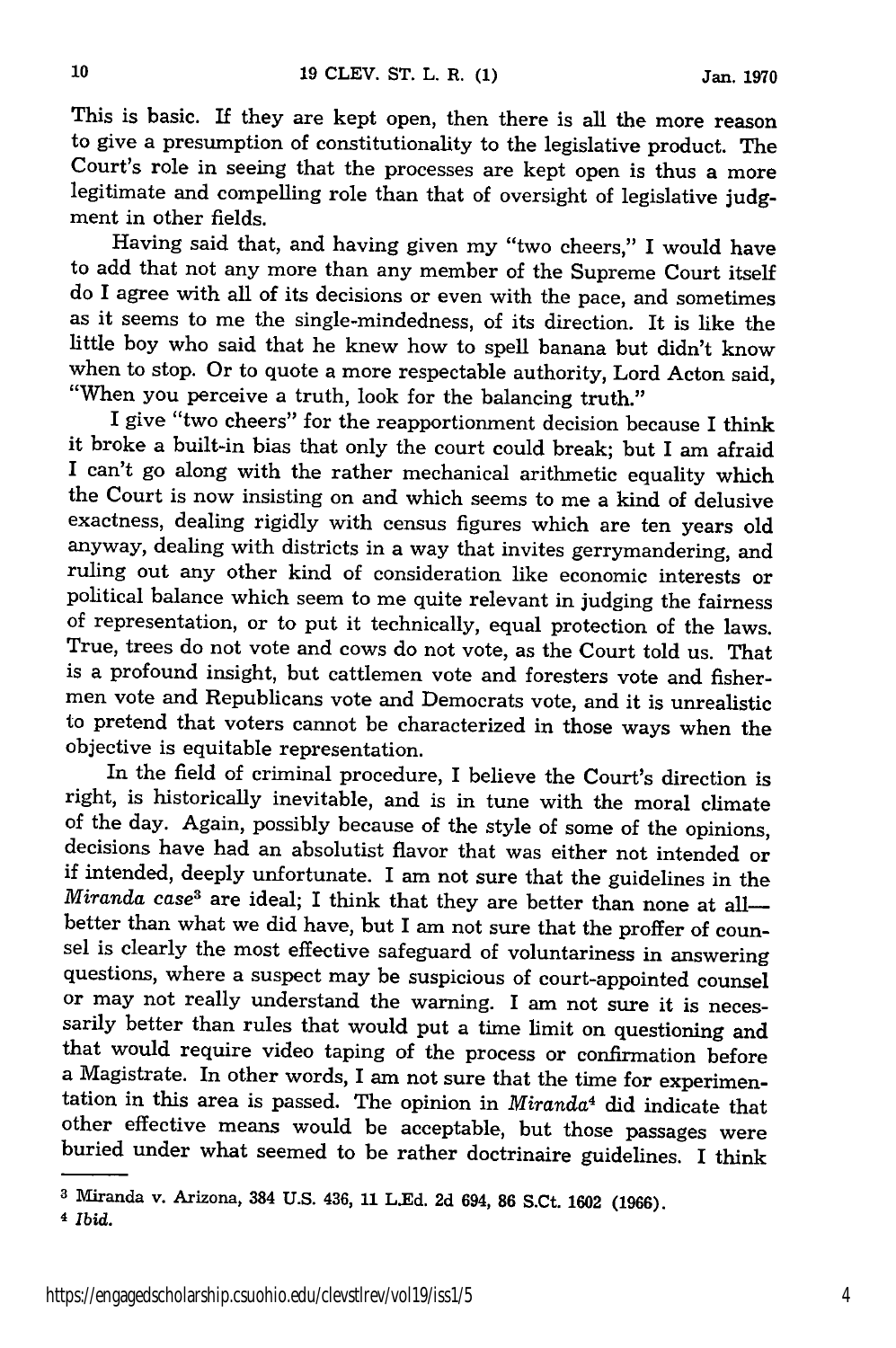the whole opinion would have been more palatable if that aspect, namely, that we lay these down in default of something else that legislatures or local courts may devise, had been more prominent, and to me the opinion would have been more consistent with the general guarantee of voluntariness, without specification of means, in the 5th amendment.

I had not wanted to talk at length about the Court, but since the book contained some commentary on the subject, I thought perhaps I should summarize it for those who are intimidated by the book itself.

What I really would like to say is that to my mind we ought to welcome the day when the Supreme Court will not be first-page news. I think the country would be in a perilous state if the Supreme Court had to be regarded as the conscience of the country. Nine men who have had legal training are not by background or temperament or mission necessarily best qualified to be the conscience of the country any more than nine physicians or nine journalists or nine clergymen. I like to think of John Maynard Keynes' remark about economists, that we would really be civilized when economists have no greater function in society than dentists; that is to say, they do a little patch work here and there, but they are not responsible for the basic health of the society. I feel the same way about the Supreme Court, and I don't doubt that all the members of the Court feel the same way, that they would be happier if they were not front-page news and were not called on to be responsible for the health of society, if other agencies took up the task and left the Court only a little patch work, a little corrective dentistry to do here and there. Every encouragement ought to be given to those agencies.

So I would like to get away from that emphasis on the Supreme Court. I don't think that in any event the most significant features of our legal system are reflected in the Supreme Court; they are reflected in the police courts, in police stations, in law offices, in legal aid offices and so on.

What can the profession contribute, particularly those who have a compulsion to write. It was correct, I think, for the previous speaker to say that those of us who write do so out of a kind of compulsion. It may be a neurotic compulsion; we have to write, and so I feel that I am talking here to fellow neurotics.

There is a good deal of opportunity to write for the popular press about the law. It is true that national reporting of judicial news has greatly improved in the last ten years or so. Anthony Lewis, to whom reference has been made by another, was a Nieman Fellow at Harvard in journalism and spent his year at the Harvard Law School, where I came to know him, and so anything he writes on this subject now must be read as the expression of a grateful patient. While he was at the Harvard Law School, I happened to run into James Reston, who was his chief at the time on the New York Times. I said to Reston that I thought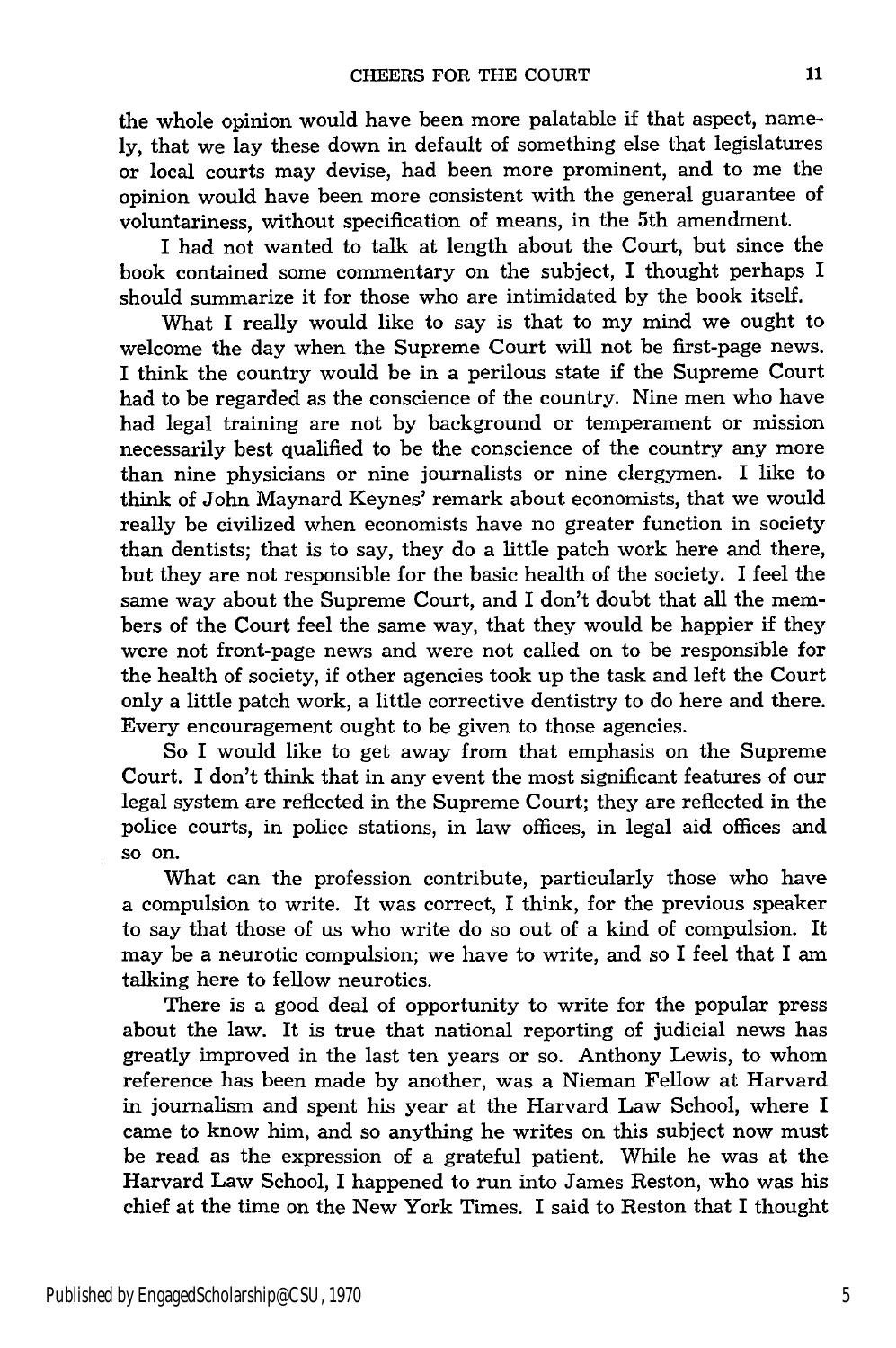it was long overdue that a paper like the Times sent a man to a law school to prepare himself to do Supreme Court journalism. I said, you wouldn't think of putting a man on to your scientific beat if he didn't have a scientific background, a man doing musical criticism if he had no background in music. And Reston said, "Oh, you have missed the most important of all; if we had a sportswriter who didn't know that an infield fly with the bases loaded was an automatic out, we would have ten thousand letters the next day." Well, there was a journalist who started out as a sports reporter and was proud of it.

Since then there have been a number of very able journalists who have had exposure to law schools, but nevertheless there is a great deal of room for development on the local level in the reporting of local legal news, where it seems to me the local bar, and in particular local law schools, might take a hand. I know there are problems concerning members of the bar writing articles about recent decisions, but I don't think the problems are insuperable; and more attention ought to be paid to that kind of appeal to the layman by way of interpreting the work of courts and of legislatures.

Now my final suggestion is along the same line, that is to say, how can lawyers and legal writers be more useful to society. My suggestion has to do with a very fundamental issue, perhaps the most fundamental facing us aside from overpopulation and nuclear war, and that is education in the early grades.

It seems to me that this educational experience is basic to a great share of our problems, including the problem of law observance. The subject of law is conspicuously absent from the curriculum of the schools until possibly the undergraduate college level, where there may be a little introduction to constitutional law. By then it is really too late to matter very much for the layman. The subject ought to be introduced into the curriculum of the schools at the earliest possible age, not simply in high school, but in grade school, possibly as low as the fifth grade. By law, of course, I don't mean abstruse problems of copyright or international trade, but those ethical-legal problems that are within the range of understanding of youngsters. They may involve such things as property rights, or freedom of expression and censorship in the school newspaper, or search and seizure as part of a program of detecting crimes. Children, particularly in the inner cities, are highly familiar with the search and seizure, the knock at the door, experience.

Now there are two approaches to this subject that have been recently much favored and experimented with. One may be called the Bill of Rights "glory story" approach, where the children are told what a wonderful set of principles we have in our Bill of Rights; that nobody can be forced to testify against his will, that his home is his castle, and so on. This is all very well except that it lacks the dialectic that gives reality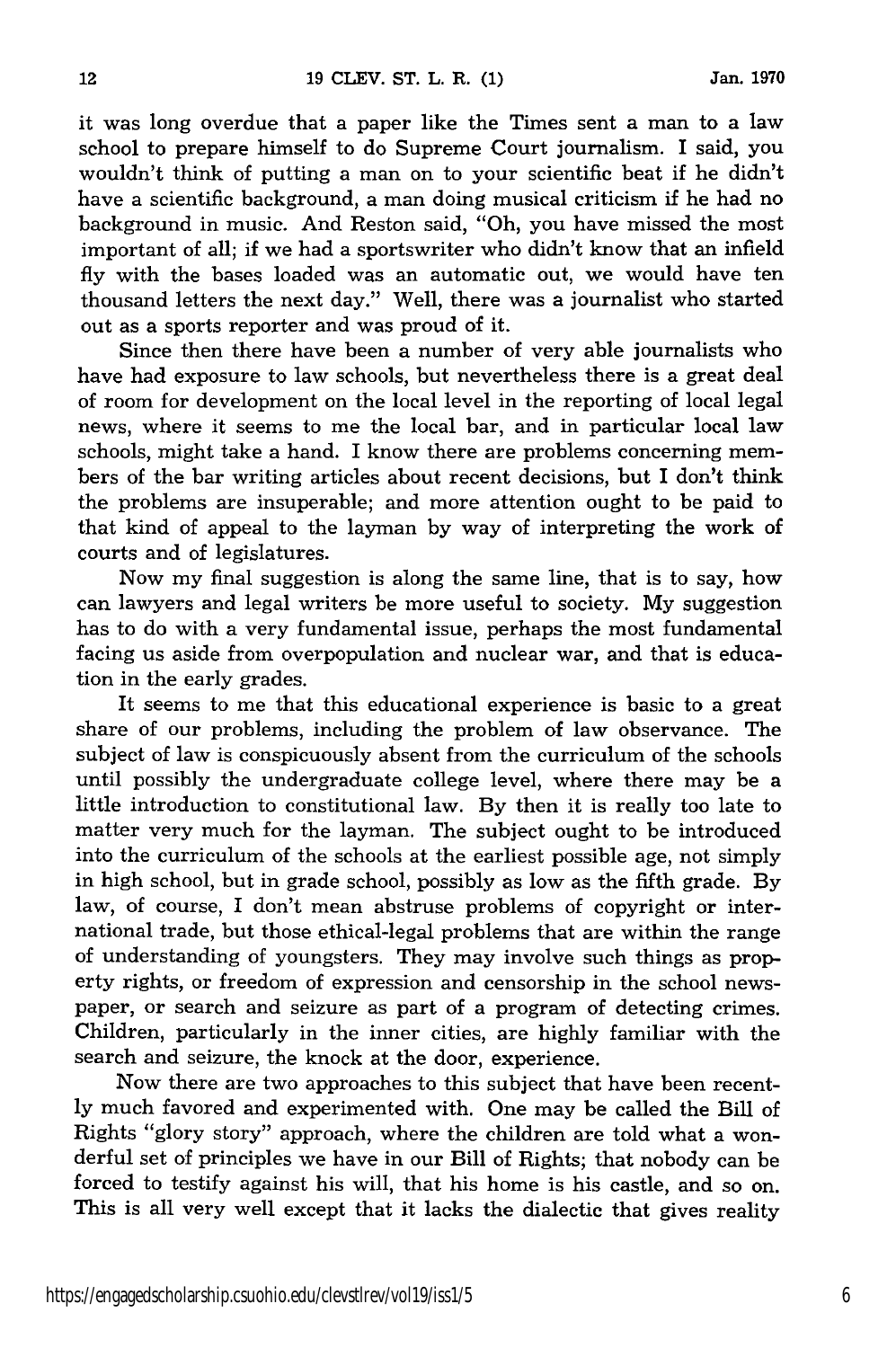to the subject, and like all such "glory stories" it exposes the children to disillusionment at a later stage. It is like the Santa Claus legend.

The other approach, at the other end of the spectrum, is the "law and order" approach. Teach them they must obey the law. Well, this too lacks that double dimension which makes the subject real and honest. It seems to me that neither of these will really satisfy the need for introducing a youngster at an early age to the legal process. What is needed is, as I have said, a more dialectical approach which will be put in terms which youngsters can understand, and will indicate competing values, competing considerations, competing rights, and how law has to resolve them somehow in an honest to goodness effort.

It seems to me that this kind of exposure cannot help but instill some respect in students for the processes of the law. It will bring the student into the decision-making process vicariously--what would you do, how would you frame a rule. They would be playing roles either legislative, judicial or that of an advocate, and this is, of course, ideal pedagogical material. I am very interested in this and would be more interested if some foundations too became interested and made it possible to do some imaginative work, because the lower the level at which this material is introduced, the more complex becomes the task of presenting the material. You can't give a casebook to a fifth grade student, you have to give him some kind of multimedia material using pictures and perhaps games and role play and film and all the rest.

You may ask why I bring this up here. It is simply because I think that in your own communities opportunities may arise to introduce something of this sort into the schools, whether the high schools or the grade schools. It would admittedly be easier to do in the high schools, pedagogically, and also perhaps from the point of view of school administration. The older students are felt to be more ready for it, and the material presented would entail less of a threat to the authority of the teacher. At any rate, if such an opportunity presents itself, lawyers in the community ought to support and indeed agitate for this sort of a program. Legal materials and decisions represent the greatest quarry of ethical problems and reasoned, articulated ethical solutions that we have. It seems a pity that our educational system finds no room in it for this immensely important aspect of education of the young.

Such an experiment has been tried in a number of places, in Boston and in Cambridge, and some of the comments of the students after the course was over were very touching. The course was given, by the way, by a number of law students at Boston University and at Harvard who were, it need scarcely be said, exceedingly dedicated. A few of the comments were critical; I say this to show that the students were not intimidated in any way. Some of them didn't like particular law students. But the overwhelming sentiment was "why can't everybody take this

13